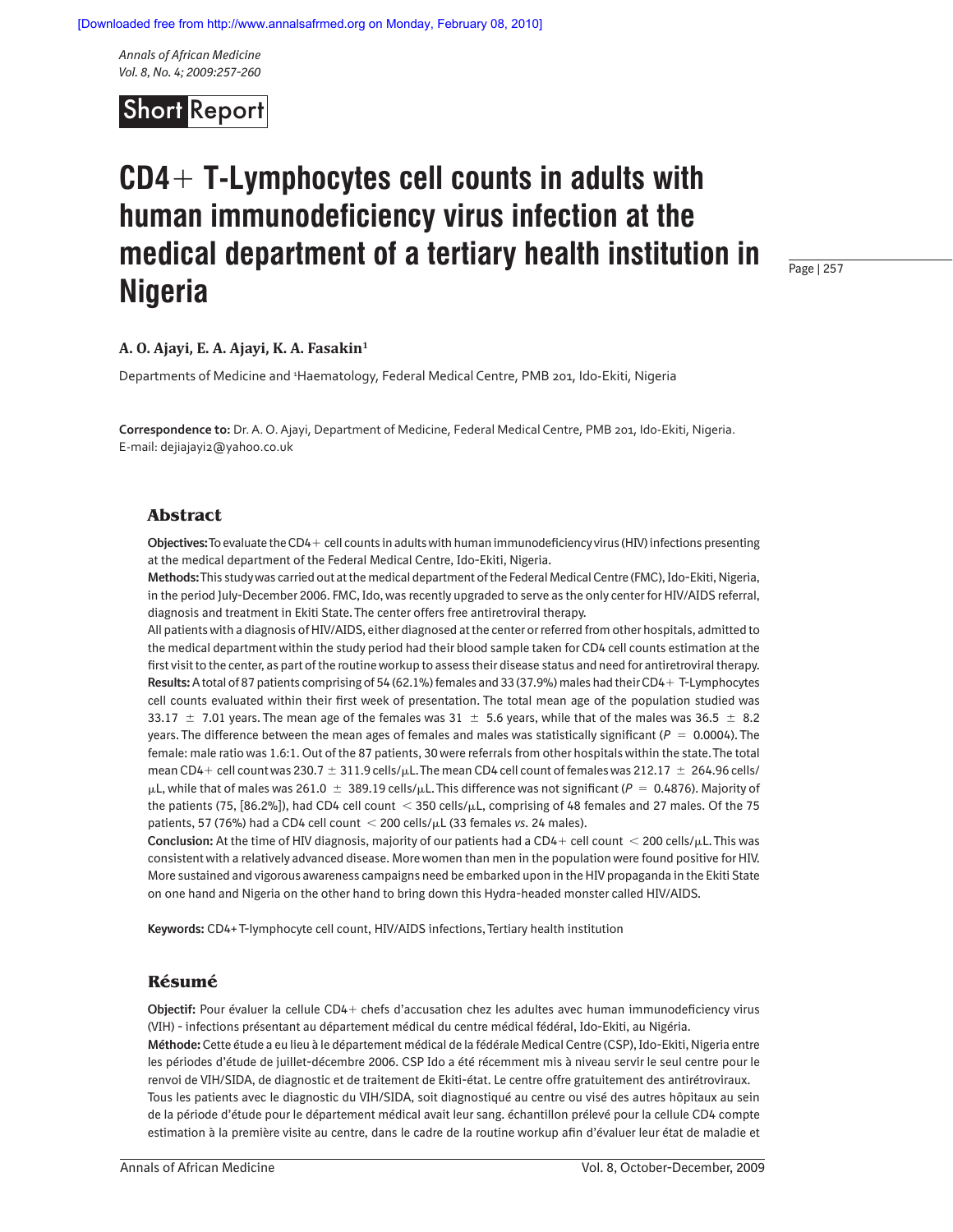Ajayi *et al*.: CD4+T-lymphoocyte cell counts in adults with human immunodeficiency virus infection

avez besoin pour traitement antirétroviral.

**Results:** Un total de 87 patients composé de 54 femelles (62.1%) et les hommes (37, 9%) 33. L'âge moyen total de la population étudiée était de 33.17  $\pm$  7.01 ans. L'âge moyen des femmes était 31  $\pm$  5.6 ans alors que des garçons était 36.5  $\pm$  8.2 ans. L'âge moyen entre les femmes et hommes était statistiquement significatives  $P = 0.0004$ . La femelle: mâle ratio était 1.6:1. Parmi les 87 patients, 30 étaient des renvois à d'autres hôpitaux au sein de l'état. La moyenne totale nombre de cellules CD4+ a été 230.7  $\pm$  311.9 cellules/ $\mu$ l. Le nombre de cellules CD4 moyenne pour les femelles a été 212.17  $\pm$  264.96 cellules/ $\mu$ l, tandis que celle de les mâles était 261.0  $\pm$  389.19 cellules/ $\mu$ l. Cette différence n'était pas importante  $P = 0.4876$ . Majorité des patients [75, (86, 2%)], avait CD4 cellule compter < 350 cellules/ l composé de 48 femmes et 27 hommes. Des 75 patients, 57 (76%) avait un nombre de cellules CD4 200 cellules/µl (33 femmes par rapport aux 24 hommes).

Page | 258

Conclusion: Au moment du VIH diagnostic, la majorité de nos patients avait une CD4+ cellule nombre < 200/µl. Il s'agissait compatible avec une maladie relativement avancée. Plus de femmes que d'hommes dans la population ont été trouvés positifs pour le VIH. Sensibilisation plus vigoureuse et soutenue campagnes doivent être engagés dans la propagande du VIH dans l'état de Ekiti sur une seule main et le Nigeria d'autre part pour faire baisser ce monstre hydra-tête appelé VIH/SIDA.

Mots clés: Infections à VIH, CD4+ Nombre de cellules T-lymphocytes

**DOI:** 10.4103/1596-3519.59581

# **Introduction**

CD4 T lymphocyte cell count is a major indicator of the stage of the disease in human immunodeficiency virus (HIV)-infected individuals.<sup>[1,2]</sup> Depletion of  $CD4+T$  cells is one of the hallmarks of progression of HIV infections.[3] The absolute CD4 cell count is used routinely in the evaluation and monitoring of HIV-infected persons.[4]

CD4 cell counts have been found to have good correlation with development of various complications in HIV/AIDS.<sup>[5]</sup> In general, patients with low  $CD4+T$  cell counts have been infected with HIV for longer periods of time than have patients with higher  $CD4+T$  cell counts.<sup>[6]</sup> In this regard, it is clear that individuals who begin highly active antiretroviral therapy (HAART) when their  $CD4+T$  cell counts are  $\leq 200$  cells/ $\mu$ L have a significantly poorer response to therapy and a worse prognosis when compared with individuals who begin therapy when their  $CD4+T$  cell counts are higher.[2,7-10]

CD4 T-lymphocyte cell count is a standard test to stage HIV disease and to make therapeutic decisions regarding antiretroviral therapy and prophylaxis for opportunistic pathogens.[11] It is also a relatively reliable indicator of prognosis, and it complements the viral load assay. These two assays independently predict clinical progression and survival.[1]

We carried out this study to determine at what stage in the disease HIV-infected persons present to our treatment facility, and to have a comparison with what is obtained in other centers.

# **Materials and Methods**

This study was carried out at the medical department of the Federal Medical Centre (FMC), Ido-Ekiti, Nigeria, in the period July-December 2006. FMC, Ido, was recently upgraded to serve as a center for HIV/AIDS referral, diagnosis and treatment in Ekiti State. The center offers free antiretroviral therapy.

All patients with a diagnosis of HIV/AIDS, either diagnosed at the department or referred from other hospitals, admitted to the medical department within the study period had their blood sample taken for CD4 cell counts estimation at the first visit to the center, as part of the routine workup to assess their disease status and need for antiretroviral therapy.

CD4 cell counts were determined using a freshly taken blood sample drawn into a 2-mL Ethylene Diamine Tetra-acetic Acid (EDTA) anticoagulant bottle and processed within 2 hours of venesection. The samples were prepared and run on the Coulter Epics XL flow cytometer (Bechman Coulter Inc., Fullerton, California, USA) according to the manufacturer's instructions. The data generated were analyzed using the SPSS.

## **Results**

A total of 87 patients comprising of 54 (62.1%) females and 33 (37.9%) males had their CD4 cell counts evaluated within their first week of presentation. Of the 87 patients, 35 were referrals from other hospitals within the state.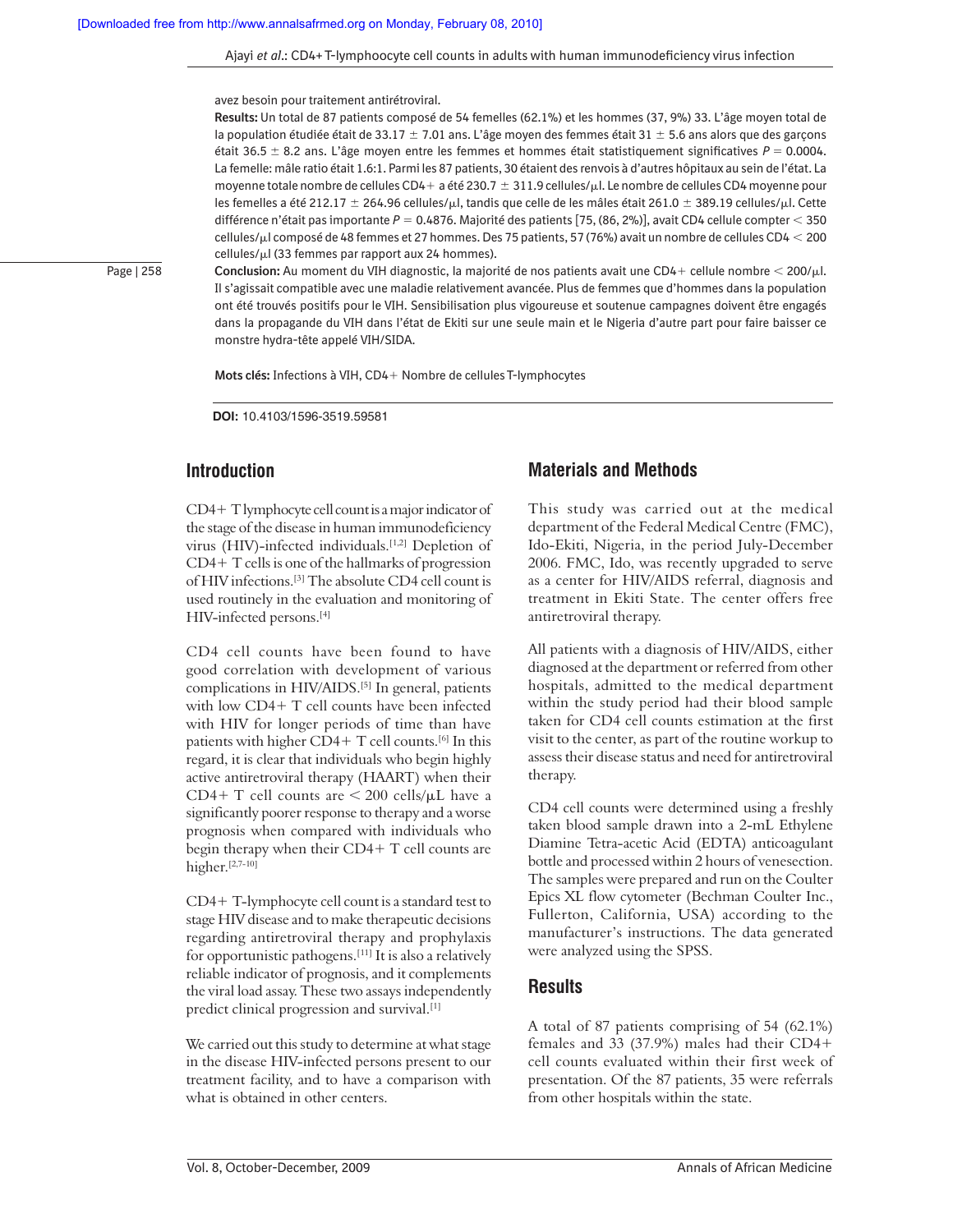The overall mean age of the study population was  $33.17 \pm 7.01$  years (range, 23-50 years). The mean age of the females in this study was  $31 \pm 5.6$  years, while that of the males was  $36.5 \pm 8.2$  years. The difference between the mean ages of females and males was statistically significant ( $P = 0.0004$ ).

Majority (51.7%) of the patients were in the age group 21-30 years. Females constituted a higher proportion in this age group (33 females as against 12 males); this difference was not statistically significant [Table 1].

The mean CD4+ T-Lymphocytes cell count of the study population was  $230.7 \pm 311.9$  cells/ L. The mean CD4 cell count of females was  $212.17 \pm 264.96$  cells/ $\mu$ L, while that of the males was 261  $\pm$  389.19. Again, the difference here was not statistically significant  $(P = 0.4876)$ . Majority (86.2%) of the patients had their CD4 cell  $\text{count} < 350 \text{ cells/}\mu\text{L}$ . Fifty-seven (65.5%) patients had their CD4 cell count < 200 cells/µL (33 females as against 24 males)  $(P = 0.3526)$ . Only 9 patients had their CD4+ cell count >500 cells/µL [Table 2]. All patients with  $CD4+$  cell count  $\langle 200 \text{ cells/}\mu L \rangle$ were symptomatic at the time of presentation. In all, 13 patients were asymptomatic. It is interesting to know that 3 out of the 9 patients that had their  $CD4+$  cell count  $>500$  cells/ $\mu$ L were symptomatic at the time of presentation. Majority (75.8%) of the patients had a hemogram of  $\leq 10$  g%.

## **Discussion**

Current treatment guidelines recommend that therapy should be initiated when CD4 T-lymphocyte count is  $\leq 350$  cells/ $\mu$ L.<sup>[12,13]</sup> It had been reported that HIV-infected persons with lower CD4+ cell counts have been infected for longer periods of time as compared to those with higher CD4+ cell counts.<sup>[6]</sup> Studies have reported that patients with CD4+ cell counts  $<$  200 cells/ $\mu$ L have both a poorer response to HAART therapy

| Table 1: Age distribution of the studied population |       |       |       |  |  |  |
|-----------------------------------------------------|-------|-------|-------|--|--|--|
| <b>Females</b>                                      | Males | Total | ℅     |  |  |  |
| 33                                                  | 12    | 45    | 51.7  |  |  |  |
| 18                                                  | 12    | 30    | 34.5  |  |  |  |
| 3                                                   | Q     | 12    | 13.8  |  |  |  |
| 54                                                  | 33    | 87    | 100.0 |  |  |  |
|                                                     |       |       |       |  |  |  |

| Table 2: CD4 cell count distribution of the studied |  |
|-----------------------------------------------------|--|
| population                                          |  |

| CD4 count | <b>Females</b> | Males | Total | %    |
|-----------|----------------|-------|-------|------|
| $1 - 200$ | 33             | 24    | 57    | 65.5 |
| 200 < 350 | 15             | 3     | 18    | 20.7 |
| 350 < 500 |                | 3     | 3     | 3.4  |
| >500      |                | 3     | Q     | 10.3 |

and a worse prognosis than do individuals with higher CD4+ cell counts at the time of initiation of therapy.[2,13,14]

The present study showed that 86.2% of our patients had relatively advanced disease as reflected by their  $CD4+$  cell counts of  $<$ 350 cells/ $\mu$ L. Of particular interest is the fact that 65.5% of this studied population had a CD4+ cell count of  $\langle 200 \text{ cells/}\mu L \rangle$ at the time of initial diagnosis. The figures obtained in this study were similar to those obtained in the studies by Kilaru *et al*. [11] in Barbados and Guarner *et al*. [15] in Mexico.

Page | 259

The results obtained in this study clearly showed that majority of the HIV-infected patients were diagnosed quite late in the course of HIV disease. The reasons for this observed delay are multifactorial. One is the level of denial among the individuals; the other factor may be the real or perceived social stigma toward HIV-infected persons and the fear of suffering discrimination in the society. Also, the hospital was recently upgraded as a referral center for diagnosis and treatment of HIV/AIDS; this may have encouraged patients with suspected infection to assess their disease status and seek treatment. Due to delayed presentation, most of our patients were in clinical categories B and C at the time of their presentation.

The individuals in this study with  $CD4+$  cell count of 200 cells/ L are at the risk of rapid disease progression and worse prognosis despite initiation of HAART therapy, based on current knowledge on HIV disease.

We also found that majority (51.7%) of the patients in this study were in the age group 21-30 years, with the number of females (33) being more than that of males (12). This is similar to the findings by Kilaru *et al*.,[11] and in contrast to the Mexico findings.[15] We also found in this present study that males had a higher CD4+ cell counts (261  $\pm$  389.19) than their female counterparts (212.17  $\pm$  264.96). This difference was not statistically significant.

## **Conclusion**

At the time of HIV diagnosis, majority of our patients had a CD4+ cell count  $\leq 200$  cells/ $\mu$ L. This was consistent with a relatively advanced disease. More women than men in the study population were found positive for HIV. More sustained and vigorous awareness campaigns need to be undertaken in the HIV propaganda programs in the Ekiti State on one hand and Nigeria on the other hand to bring down this Hydra-headed monster called HIV/AIDS.